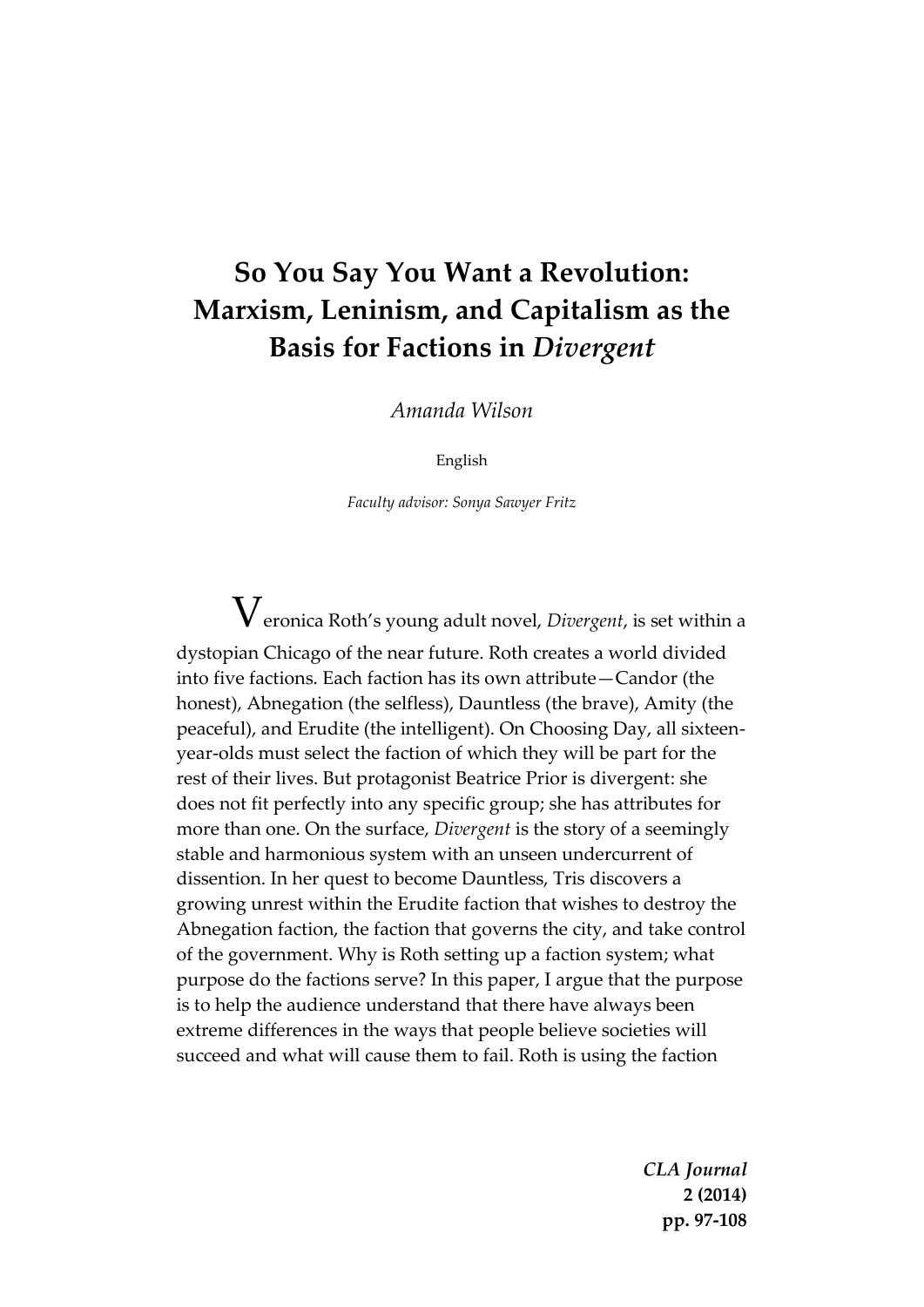system as a framework in which she can address historical sociopolitical ideologies that have led to conflict and revolution.

In *Divergent*, the Abnegation faction is the "ideal" of Marxist theory. Karl Marx envisioned a classless, stateless, oppression-free society that used the strengths of individuals to create a society in which all people were equal. Within the faction system, Erudites represent the Capitalists who are opposing the communist system represented by Abnegation. The Erudite faction wants to assume control of the government because they resent being forced to distribute the city's resources equally among all residents. They additionally want to profit more directly from the technology they create. In portraying this tension, Roth's novel is making note that, throughout history, people have attempted to create more perfect societies based on theories and ideologies, and they fail because they become exclusive. They most often fail to take into account that people are multi-dimensional; humans are divergent. Tris becomes a threat to the faction system because her personality is flexible in whatever the situation is in which she finds herself. She can be selfish and want what is best for her (Capitalist), but she can also see that she can do things that are beneficial for others (Marxist).

The Abnegation feed the impoverished dregs of society because, in their Marxist ideal, no person is left behind; Erudites are capitalist because they are more focused on themselves and they do not wish to share goods and resources with those who do not produce. Thus the entire faction system is a Leninist failure. Roth did not necessarily set out to write a fictional world based on historic socio-political theory; it is simply the consequence of creating a culture based on separation by individual tendencies. Any time there are ideas that are completely oppositional, there will be some type of revolution, which is where the first book of the series ends—on the

*CLA Journal* **2 (2014)**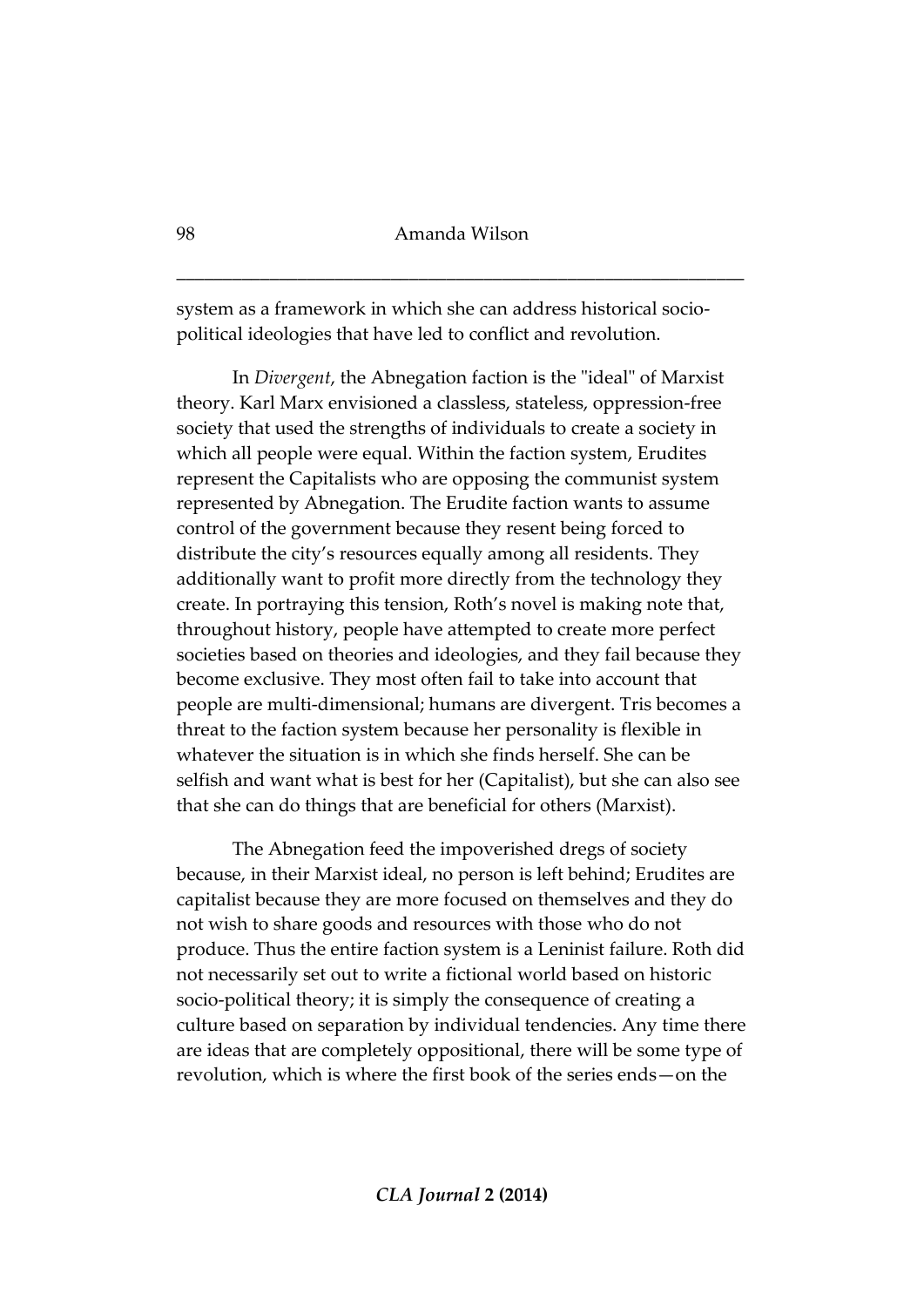brink of war between Abnegation and Erudite. Many young adult readers may view the novel as a teenage love story set in a dystopian society on the brink of war; however, in reality, *Divergent* is not just a love story but a story of revolution.

When thinking about the theme of revolution in *Divergent*, it is important to understand the history of Marxist Communism, Leninist Communism and Capitalism. In 1848, Germany and much of Europe were on the verge of revolution due to poor working conditions. The industrial revolutions of the 18<sup>th</sup> and 19<sup>th</sup> centuries had created a near-permanent underclass. The workers labored under horrible conditions for low wages and had no political representation. It was in this context that Karl Marx presented his *Communist Manifesto* in 1848. The failure of the student- and workerdirected revolts led Marx to make a few changes to his work, but its essence remained unchanged in the final printing. The basis of Marx's argument is that a more perfect society can be created when all people work to the best of their abilities and pool all of their resources for the good of all people. When all people are equal, there will be no need for war or revolt. A classless society, free of oppression, is possible when people are not under the rule of a regimeist government, thereby creating a more satisfied populace. Marx believed that moving the focus from "self" to "group" would erase any tension. The heart of Marx's theory is seen in the Abnegation faction. Abnegation is viewed as incorruptible because they do not desire individual wealth; their work is for the good of every person. Members of Abnegation work on community projects, manage the government, and feed the factionless, those who do not reside in any group. They live plain lives committed to the betterment of everyone around them. This is Communism at its very best. But Marx knew the truth, that Communism is a wonderful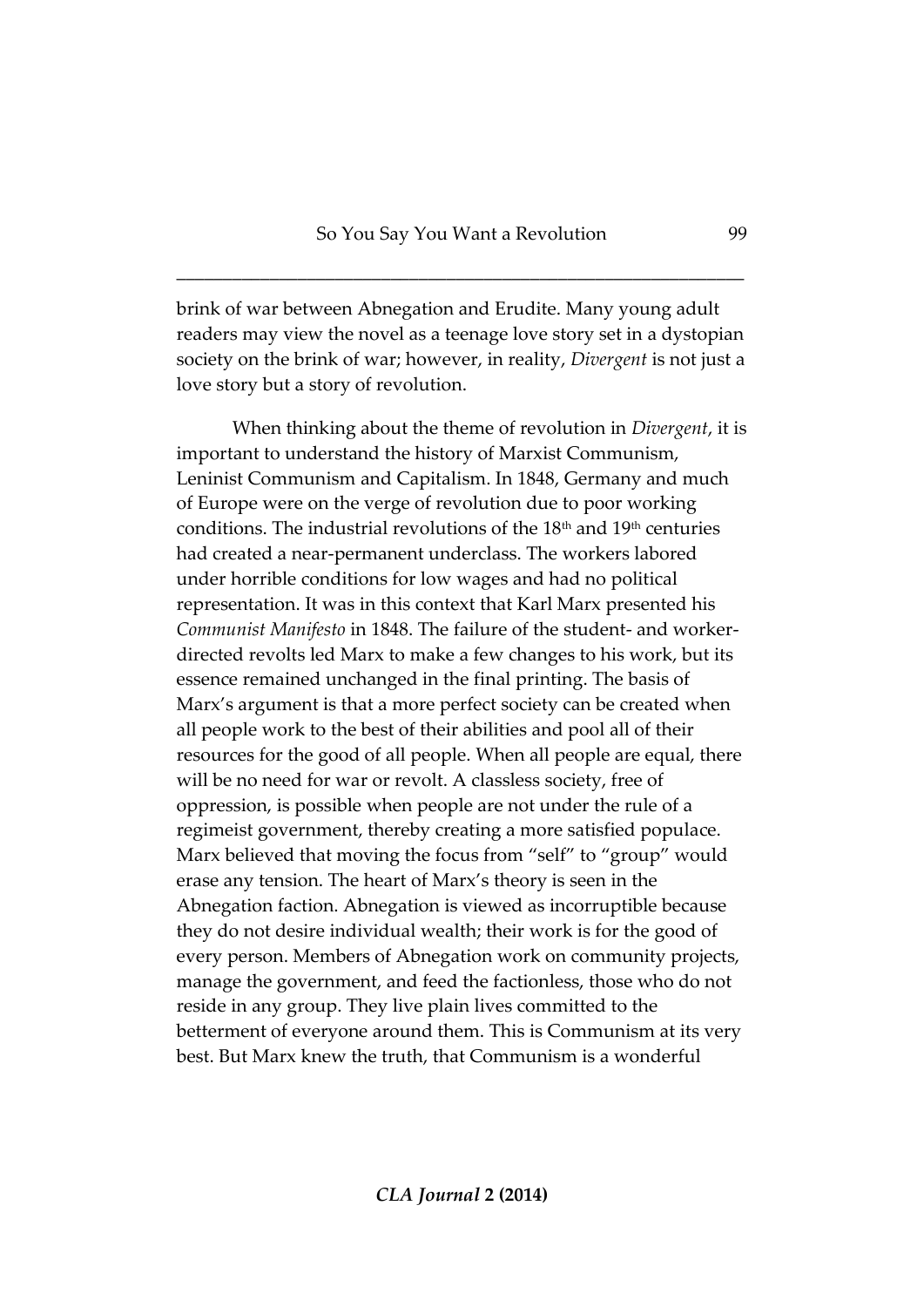concept with one inherent problem—humans. Marx believed that, no matter the circumstance, human beings have an insatiable desire to enjoy the fruits of their individual labor and not share them with others completely. In Roth's novel, the faction Abnegation is a tweaked version of what Marx presented in his *Communist Manifesto*. While Roth is not expressly stating Marx's theory, she is presenting it to the audience in undertones.

In February 1917, a revolution took place in Russia. Czar Nicholas II was overthrown and a provisional government was put in place along with the Petrograd Soviet. The Petrograd Soviet (meaning council) represented workers and soldiers in Petrograd, modern day St. Petersburg. The council generally supported the idea of at least a limited democracy. It was in October of 1917 that The Bolsheviks realized that they could not maintain power in a system that was based, even partially, on free elections. They understood that elections would mean that they would likely have to share power with other parties that might have an ideology with which they may not agree. The democratic process was completely abandoned in January of 1918 and the Bolsheviks declared themselves representatives of "a dictatorship of the proletariat". The Russian Civil War began in the summer of 1918 and lasted until October 1922.

Vladimir Lenin was the leader of the Bolshevik party, and he essentially took Marx's ideal of everyone working together and creating a society where no one is better than anyone else and bastardized it into a society where everyone works and the government distributes resources to the lower classes. Marx's argument is that the greatest problems in society were created by the bourgeoisie's poor treatment of the proletariat. The bourgeoisie are the ruling class, owning the means of production and employing the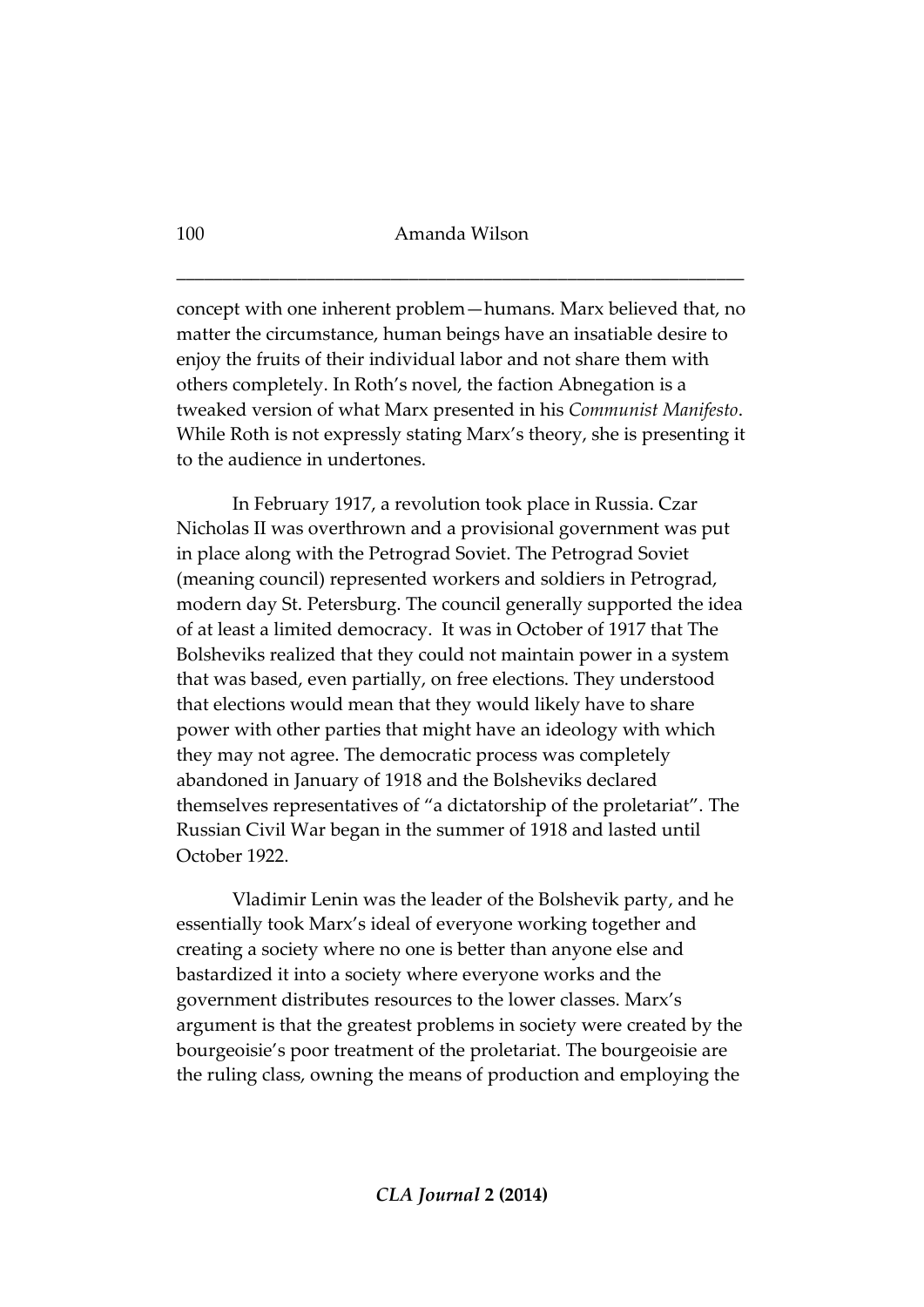workers. The proletariats are the working class that produces goods for the bourgeoisie. The proletariat must sell their labor because they do not have the means to produce goods independently. The proletariats are dependent on the bourgeoisie for their livelihoods; for Marx, the crux of the problem is when one group takes control over another, which is exactly what Lenin and the Bolsheviks did in Russia: the Russian Parliament became the new bourgeoisies and the workers and laborers became the new proletariat. Goods that were produced were still distributed, with one glaring difference: the government kept the profits and workers were only given a stipend for their labor. The governmental faction system of *Divergent* is an example of Leninist Communist theory, while the traditional Marxist Communism ideal is represented within the Abnegation faction.

In *Divergent*, as in early Communist Russia, the government is made up of a council that consists of fifty Abnegation members. The other factions have only representatives that "can speak in the meetings on behalf of a particular issue, but ultimately, the decision is the council's" (33). Much like Leninist communism, one governing body holds all of the power with no benefit of democracy. Understanding the Russian Revolution and its impact on a great deal of the world for many decades aids in the understanding of the faction system created by Roth.

At the Choosing Day ceremony, Marcus, the head of the governing council, explains why the factions were created:

> Decades ago our ancestors realized that it is not political ideology, religious belief, race or nationalism that is to blame for a warring world. Rather, they determined that it was the fault of human personality-of humankind's inclination toward evil, in whatever form that is. They divided into factions that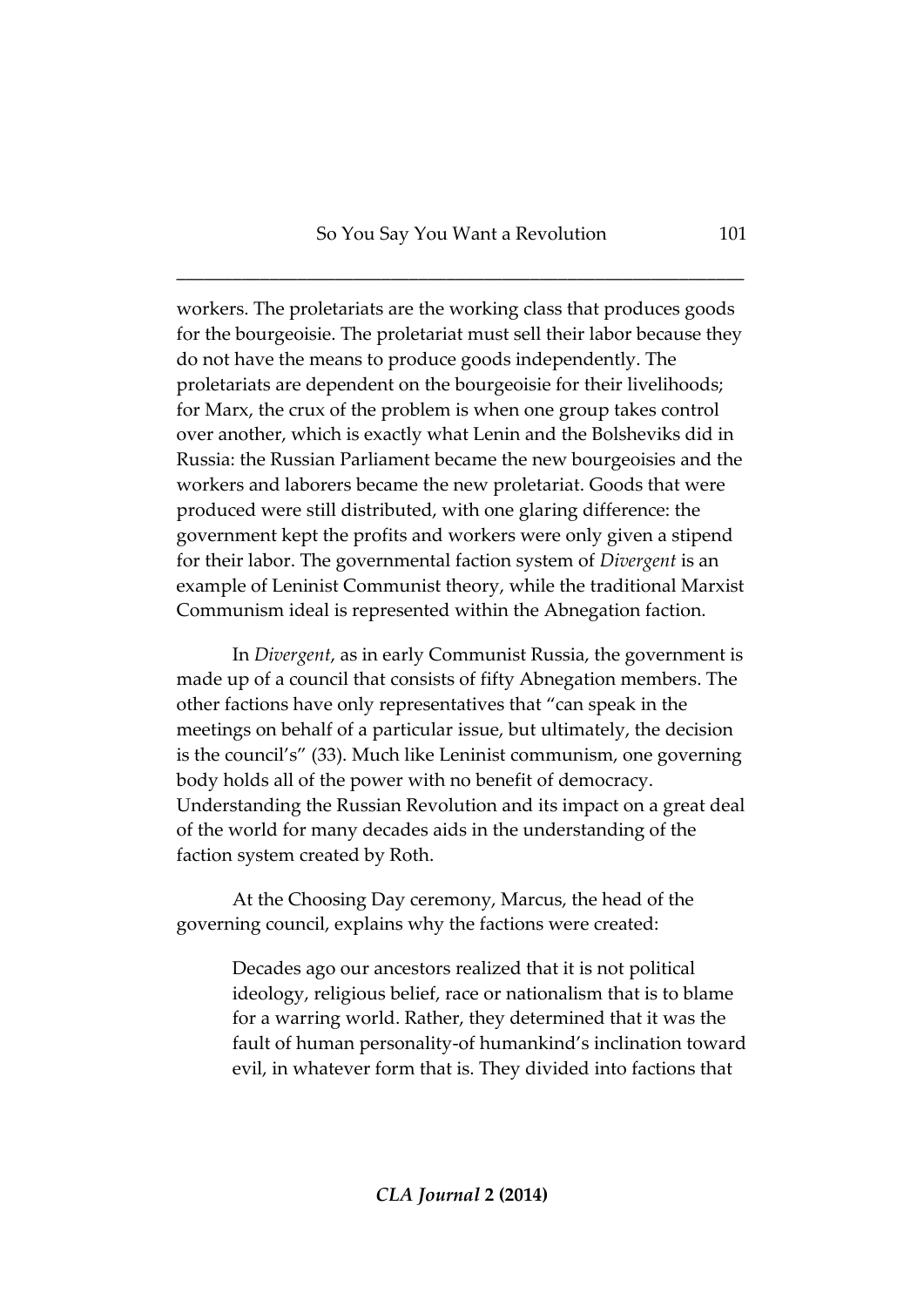sought to eradicate those qualities they believed responsible for the world's disarray. (42)

Similarly, the Bolsheviks sought to eradicate what they believed caused disarray: democracy. Roth is explaining that conflict arises when government systems become exclusive as opposed to inclusive.

If Communism is on one end of the spectrum, then the opposite end of the spectrum is Capitalism. Examples of Capitalism have been seen as far back as the Middle Ages. Before the fourteenth century, most cultures were based on a manorial system. The manorial system was an economic and social system in which all of the power belonged to the lord of the manor. The manor was supported by the serf population that worked the land and paid their obligations through labor or produced goods. In the 1300s, there were two great crises that prompted the end of the feudal system, the Great Famine and then the Black Death. Both tragedies caused a drastic and rapid decrease in population. With high death rates, peasants were not able to work the land effectively and the manors began to fall into ruin. Farmers began to look for ways to sell their goods and services in a free market. The first free market system was known as mercantilism and it is the precursor to Capitalism. The fundamental mercantile theory is that the amount of the world's wealth should remain constant and that a state could only increase its wealth at the expense of another state, as exemplified in the colonization and subjugation of other races for economic gain. In the early 1600s, two very prominent companies began to expand the scope of trade, the British East India Company and the Dutch East India Company. Merchants that had only worked in small areas were able to invest in the trading companies and increase their individual capital. With the spread of trade and colonization, the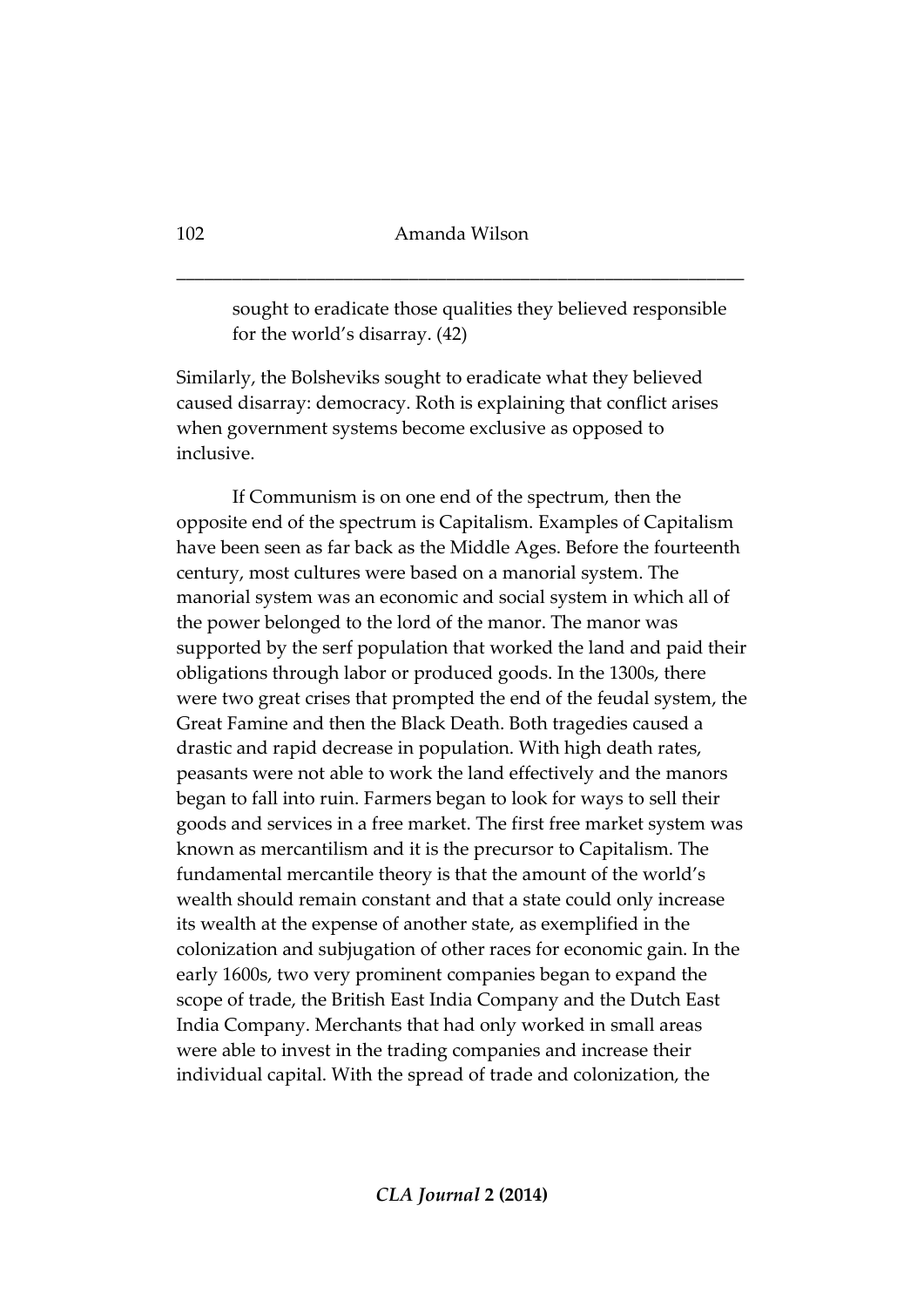accumulation of wealth and labor grew exponentially. At the time of Karl Marx, the world was in the midst of an industrial revolution that saw the rise of a factory system and mass manufacturing with a distinct division of labor. The growth of factories and mechanization led to a financial system that is still in use today. The Capitalist economic system is characterized by private ownership of goods and services. Capitalists promote the ideology that individuals, not governments, have the right to determine how goods are produced and transported. Profits are set by competition in a free market system. Two significant events have led to a discussion about the validity of Capitalism, the Russian Revolution and the Great Depression in the United States.

In *Divergent*, Capitalism is represented by the Erudite faction. Oxford English Dictionary defines Erudite as having or showing great knowledge of learning. In the novel, the Erudite are described as teachers and researchers. They feel that Abnegation is working too much for the greater good and not allowing people to make their own choices and acquire their own wealth. This is exemplified by the accusations thrown at Tris's mother by a member of Erudite on Visiting Day in the Dauntless compound:

Do you know who she is? She's a council member's wife is what she is. She runs the 'volunteer agency' that supposedly helps the faction-less. You think I don't know that you're just hoarding goods to distribute to your own faction while we don't get fresh food for a month, huh? Food for the factionless, my eye." (184)

Later in the novel, Jeanine explains to Tris and Four why Erudite is starting a war with Abnegation: "We are tired of being dominated by a bunch of self-righteous idiots who reject wealth and advancement"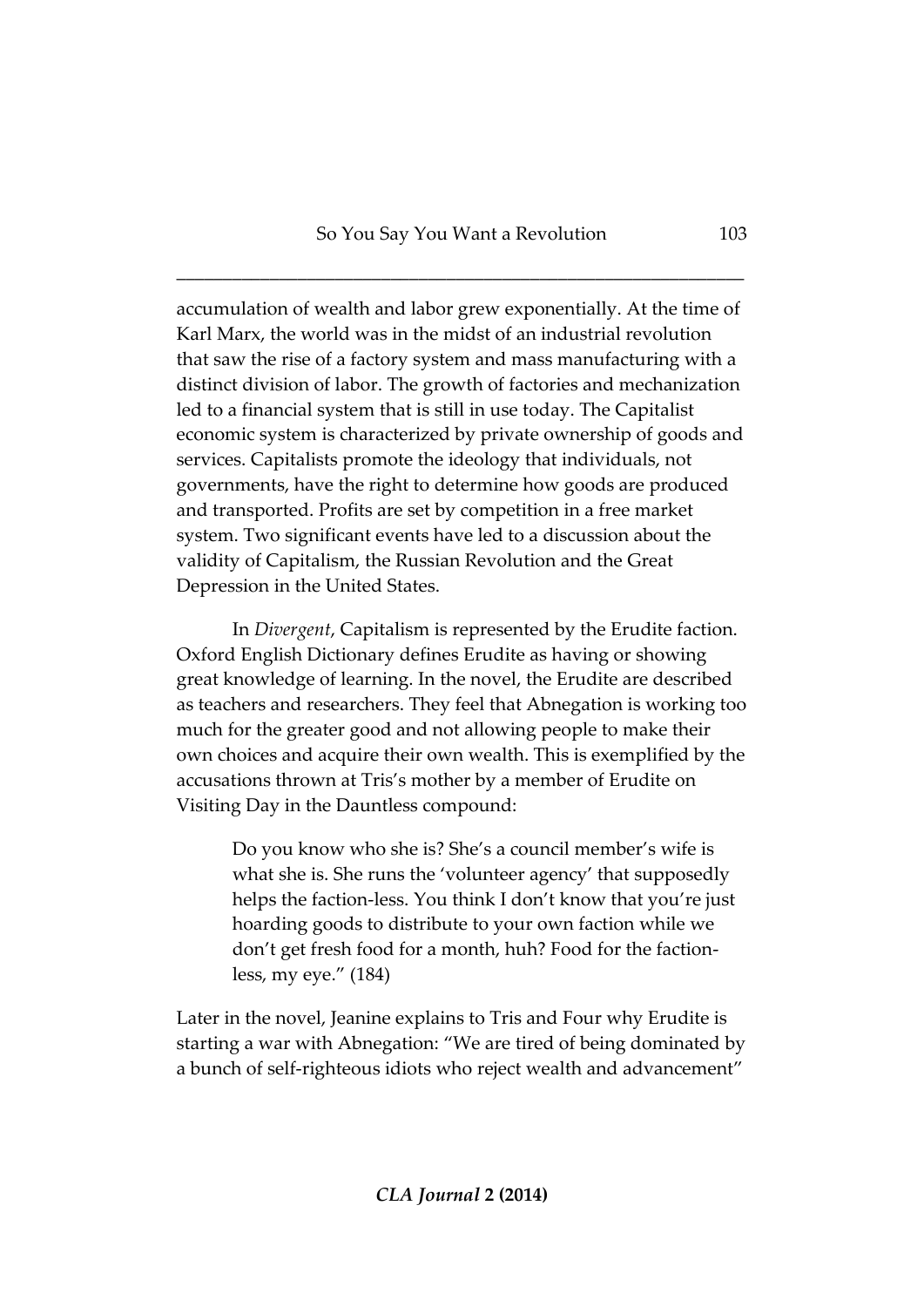(429). It is not just about the wealth, but about feeling controlled. The selflessness of Abnegation is an insult to the superior intelligence that Jeanine feels Erudite possess. One downside of Communism is the refusal to allow people to be self-directed. If every action is done for the good of everyone, there is little room for independent decision making. Jeanine believes that Erudite has been under the thumb of Abnegation for so long that the only way to break free is by creating an army of Dauntless soldiers and declaring war. She feels that once Abnegation is eliminated, the other factions will fall into line. Jeanine has a plan for creating her more perfect society: "Currently, the faction-less are a drain on our resources. As is Abnegation. I am sure that once the remains of your old faction are absorbed into the Dauntless army, Candor will cooperate and we will finally be able to get on with things" (429-430). One description that has been used to explain Capitalists is that they are arrogant and greedy; Roth uses those exact words through Tris when she is speaking to her brother Caleb to describe Erudite: "these people are arrogant and greedy and they will lead you nowhere" (354).

At the end of the novel, Roth spells out the foundation on which each faction is built, clearly stating the directive of each group in much the same way that Karl Marx wrote his manifesto in 1848. The Abnegation Manifesto states:

I will be my undoing, if I become my obsession.

I will forget the ones I love, if I do not serve them.

I will war with others, if I refuse to see them.

Therefore I choose to turn away from my reflection. To rely not on myself, but on my brothers and sisters, to project

104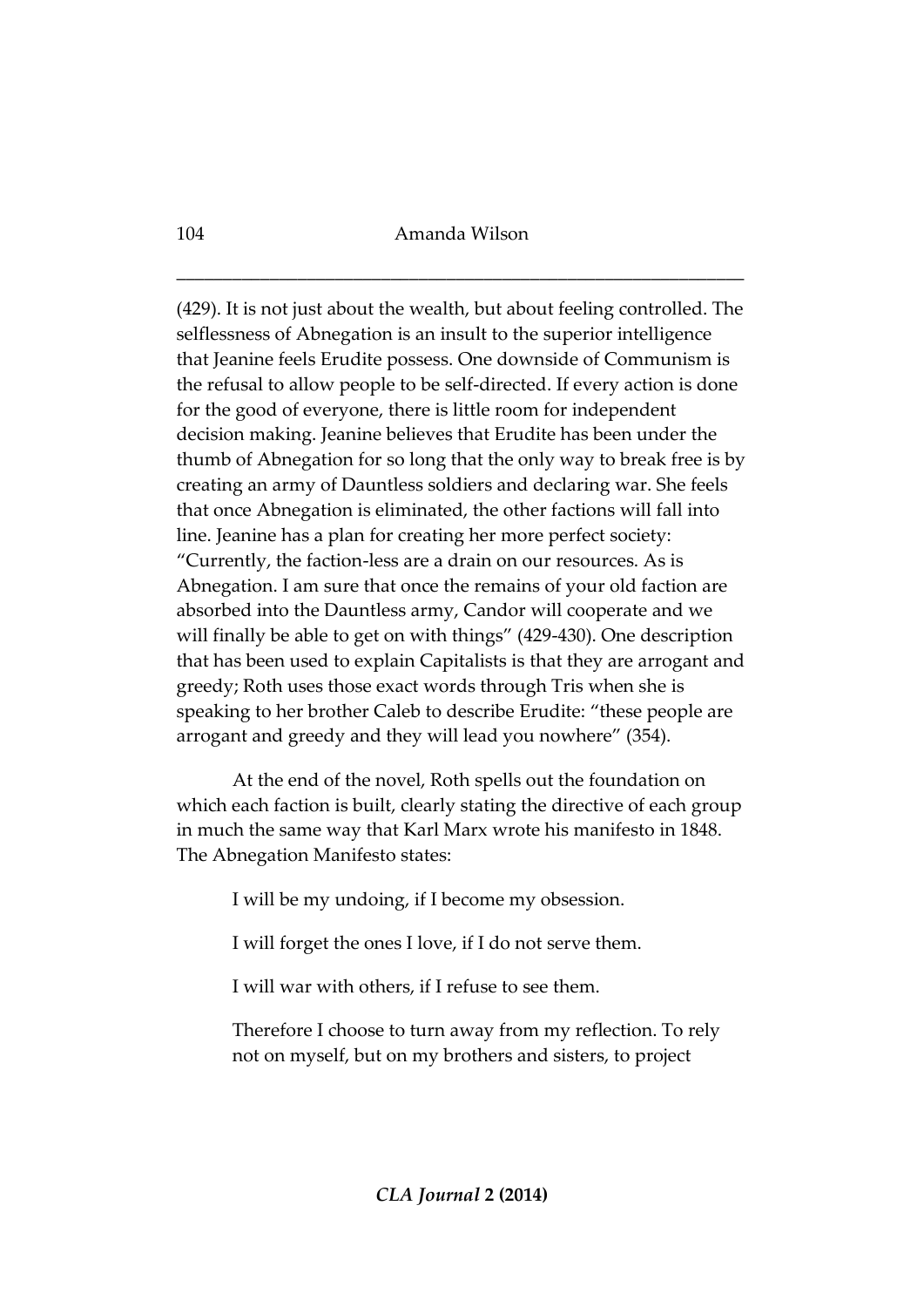outward until I disappear. (Some members add a final line: "And God remains." That is at the discretion of each member and is not compulsory.) (35)

Abnegation are willing to work in cooperation with others to create harmony and achieve success, for the greater good. In the novel and in reality, the Communist ideal was a great plan. Everyone helps everyone else and everyone is happy and prosperous. But the truth about Communism, both Marxist and Leninist, is that it remains one of the most horrific times in history. Marx did not want people to be oppressed, but ultimately the human desire to obtain wealth and control distribution of goods and services took over and ended in atrocities that are only coming to light in recent years.

The lengthy and detailed Erudite manifesto expresses that:

"Ignorance is defined not as stupidity but as lack of knowledge"

"Lack of knowledge inevitably leads to lack of understanding"

"Lack of understanding leads to a disconnect among people with differences"

"Disconnection among people with differences leads to conflict"

"Knowledge is the only logical solution to the problem of conflict"

Therefore, we propose that in order to eliminate conflict, we must eliminate the disconnect among those with differences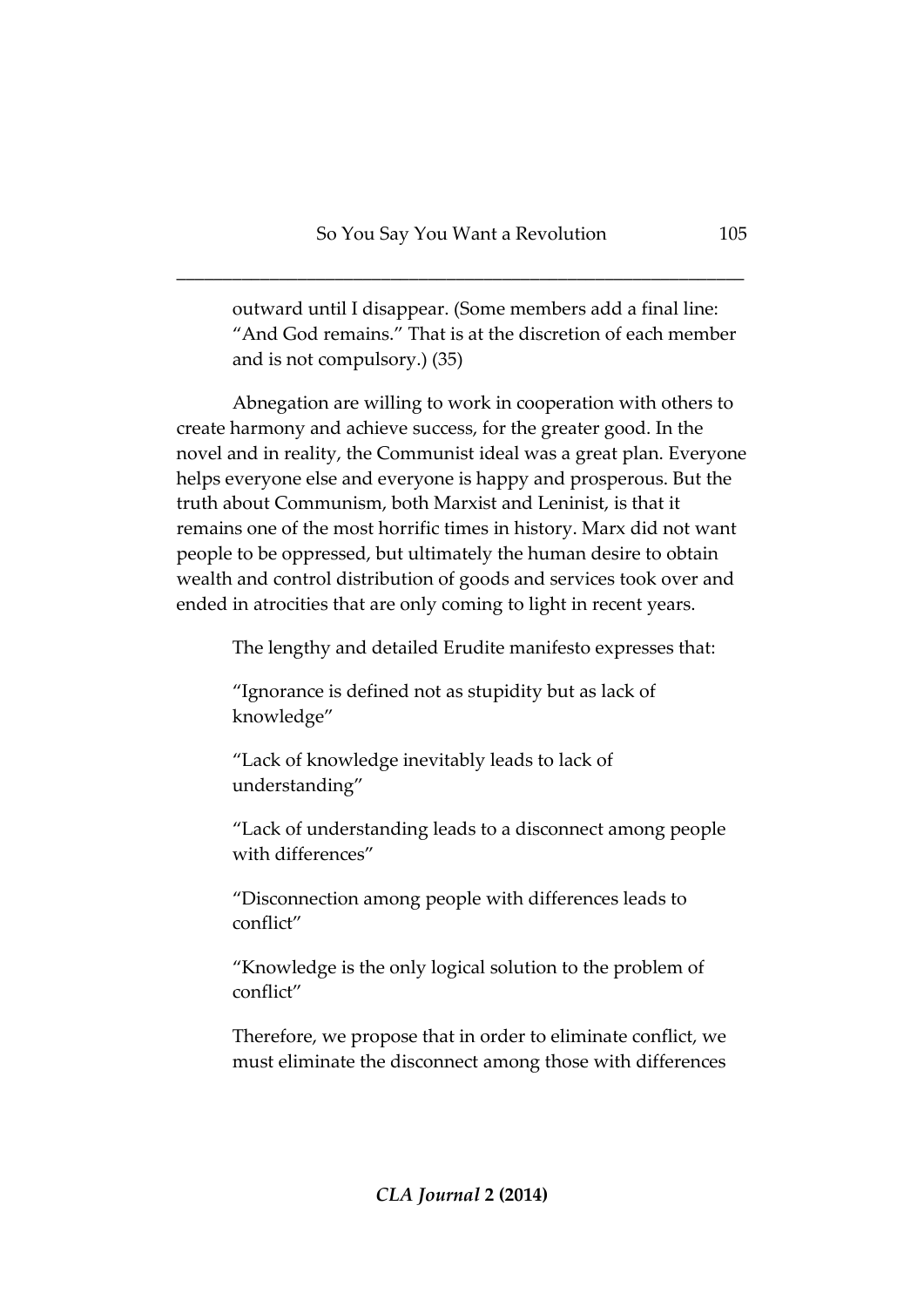by correcting the lack of understanding that arises from ignorance with knowledge". (43)

Marx believed that if people felt equal, conflict would be avoided. The Erudite further expands the idea of conflict avoidance by expressing that conflict stems not from economics, but from lack of knowledge. Jeanine, as representative of Erudite, breaks her own faction's manifesto by rejecting differences between factions and promoting war as a way to achieve individualism and economic success. Like many other socio-political theories, Capitalism is another way to oppress those who have less through governmental control. The factions are another way of exerting control over entire groups of people. The council uses the threat of war to keep the faction system intact; ultimately it is the displeasure with the faction system that leads to the revolution at the end of *Divergent*.

Author and historian Mihail Neamtu makes a note that is important to the position of political ideology within *Divergent*: "We have to understand the motivation for surviving under, resisting against, or pro-actively cooperating with the totalitarian system" (10). Neamtu also poses the questions: "How did the transfer from utopia to dystopia take place? Must we not try to comprehend the incomprehensible and don't we have to talk about the past in order to prevent the repetition of similar horrors in the present or in the future?" (10). These are the exact questions that Roth is posing to her audience in a way that will connect with them meaningfully. Young readers are an increasing population of consumer in today's world, and Young Adult Literature remains a growth industry (Cappella 2). It was imperative that Roth write her novel in a way that closes the distance between the past, present and near future. To write a strictly historical socio-political book would likely have dissuaded

106

*CLA Journal* **2 (2014)**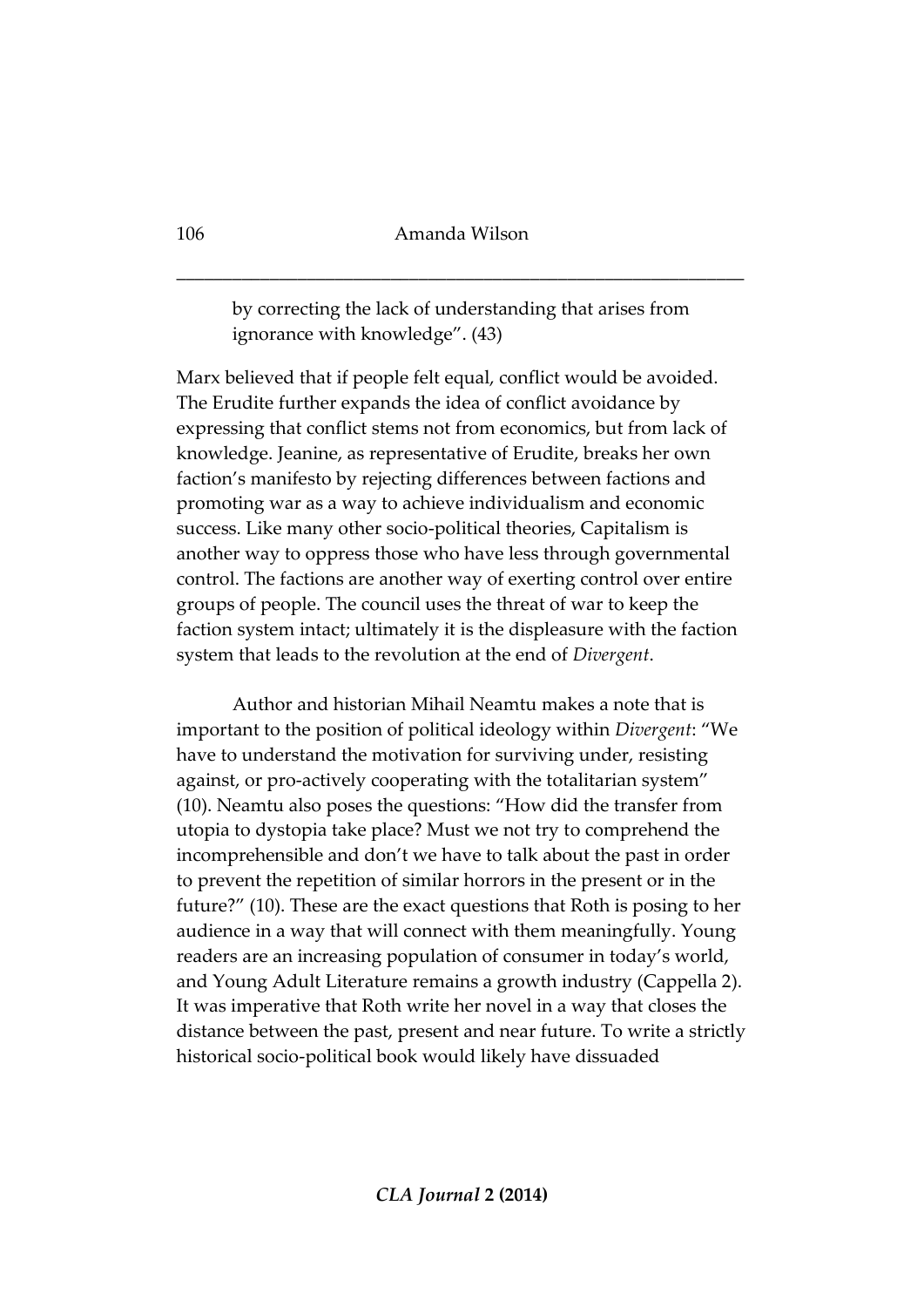adolescent readers. According to Patrick Murphy, "By definition, then, the writing of a novel generically as a dystopia formally foregrounds cognition as part of the conventions of its reading and implies an authorial position that literature can effect social change by altering the consciousness of its readers who will act in the world differently as a result of their new understanding" (27). Certainly Roth's book will urge teen readers to consider the world around them. Hopefully in understanding the devastation caused by the faction system, readers will have a clearer understanding about the harmful effects of inequality and the loss of individual progress. Roth creates the faction system, complete with individual manifestos, as a basis in which historical socio-political ideologies that have led to conflict and revolution are attainable to adolescent readers. Roth gives her readers a revolution wrapped in a teenage love story.

## **Works Cited**

- Capella, David. "Kicking It Up Beyond the Casual: Fresh Perspectives in Young Adult Literature." *Studies in the Novel*  42 (2010): 1-10. Print.
- Guentzel, Ralph P. "Modernity Socialism Versus Orthodox Marxism: Ideological Strife In The Party of Democratic Socialism 1993- 1999" *Historian* 74.4 (2012): 705-724. Print.

Figes, Orlando. *A People's Tragedy – History of the Russian Revolution*. New York: Penguin Books (1996). Print.